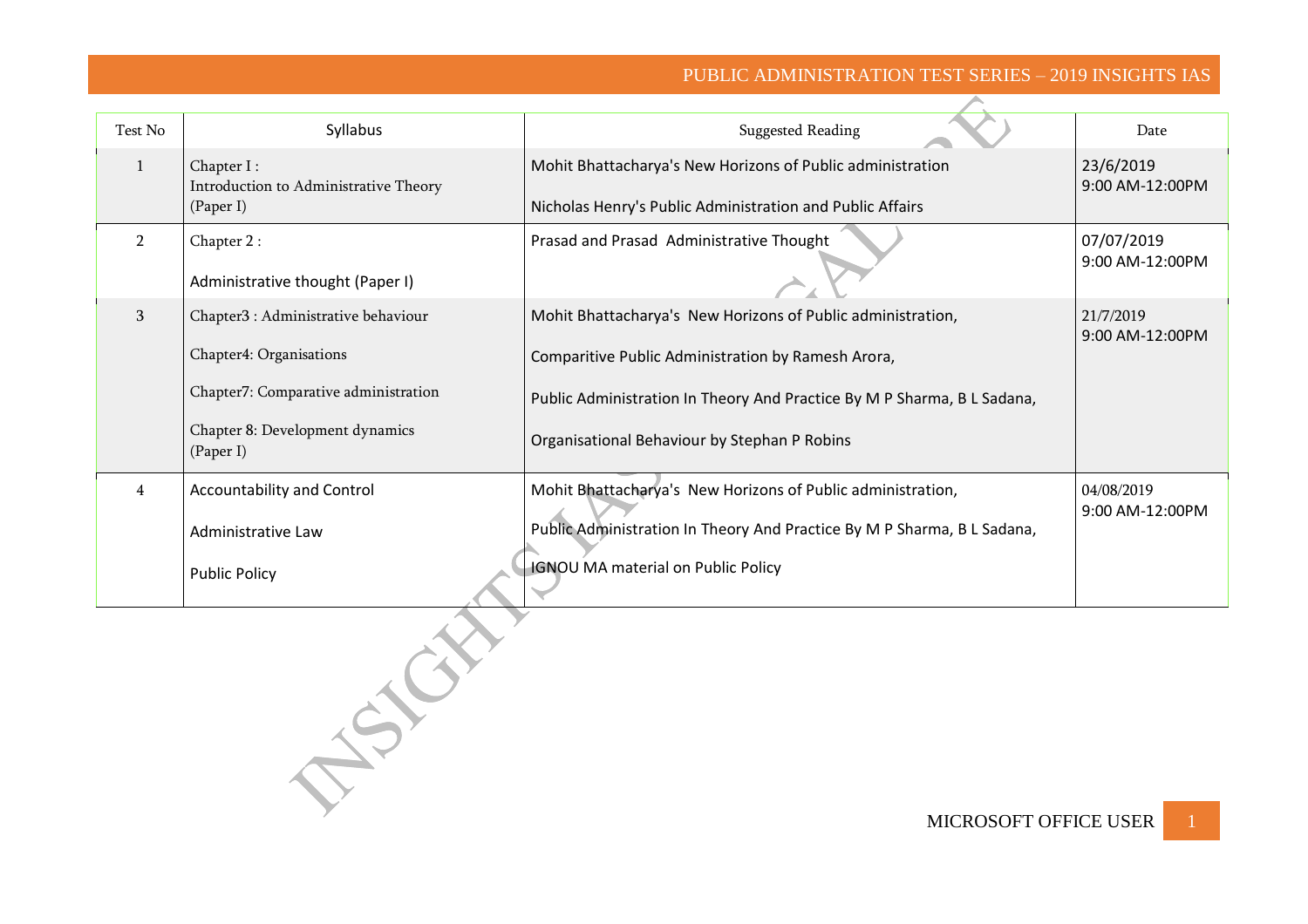## PUBLIC ADMINISTRATION TEST SERIES – 2019 INSIGHTS IAS

| 5. | Personnel Administration (Paper I),                                    | Public Administration In Theory And Practice By M P Sharma, B L Sadana,  | 11/08/2019<br>9:00 AM-12:00PM |
|----|------------------------------------------------------------------------|--------------------------------------------------------------------------|-------------------------------|
|    | Civil Services (Paper II)                                              |                                                                          |                               |
|    |                                                                        | Goyal and Arora Indian Administration,                                   |                               |
|    | Techniques of Administrative Improvement,                              |                                                                          |                               |
|    | Civil Services (Paper II)                                              | 2nd ARC 10th report on Personnel Administration                          |                               |
|    |                                                                        | https://darpg.gov.in/sites/default/files/personnel administration10.pdf) |                               |
|    | Administrative Reforms since Independence                              |                                                                          |                               |
|    | (Paper II)                                                             |                                                                          |                               |
| 6  | Evolution of Indian Administration (Paper II),                         | Fadia and Fadia Indian Administration,                                   | 18/08/2019                    |
|    |                                                                        |                                                                          | 9:00 AM-12:00PM               |
|    | Philosophical and Constitutional Framework of<br>Government (Paper II) | Goyal and Arora Indian Administration,                                   |                               |
|    |                                                                        | Punchi commission report                                                 |                               |
|    | Union Government and Administration                                    |                                                                          |                               |
|    |                                                                        | Volume II : http://interstatecouncil.nic.in/wp-                          |                               |
|    | <b>State Government and Administration</b>                             | content/uploads/2015/06/volume2.pdf                                      |                               |
|    |                                                                        |                                                                          |                               |
|    |                                                                        | Volume III: http://interstatecouncil.nic.in/wp-                          |                               |
|    |                                                                        | content/uploads/2015/06/volume3.pdf                                      |                               |
|    |                                                                        |                                                                          |                               |
|    |                                                                        | 2nd ARC 13th Report on Organisational structure of Govt of India         |                               |
|    |                                                                        | https://darpg.gov.in/sites/default/files/org_structure_gov13.pdf         |                               |

NSICH